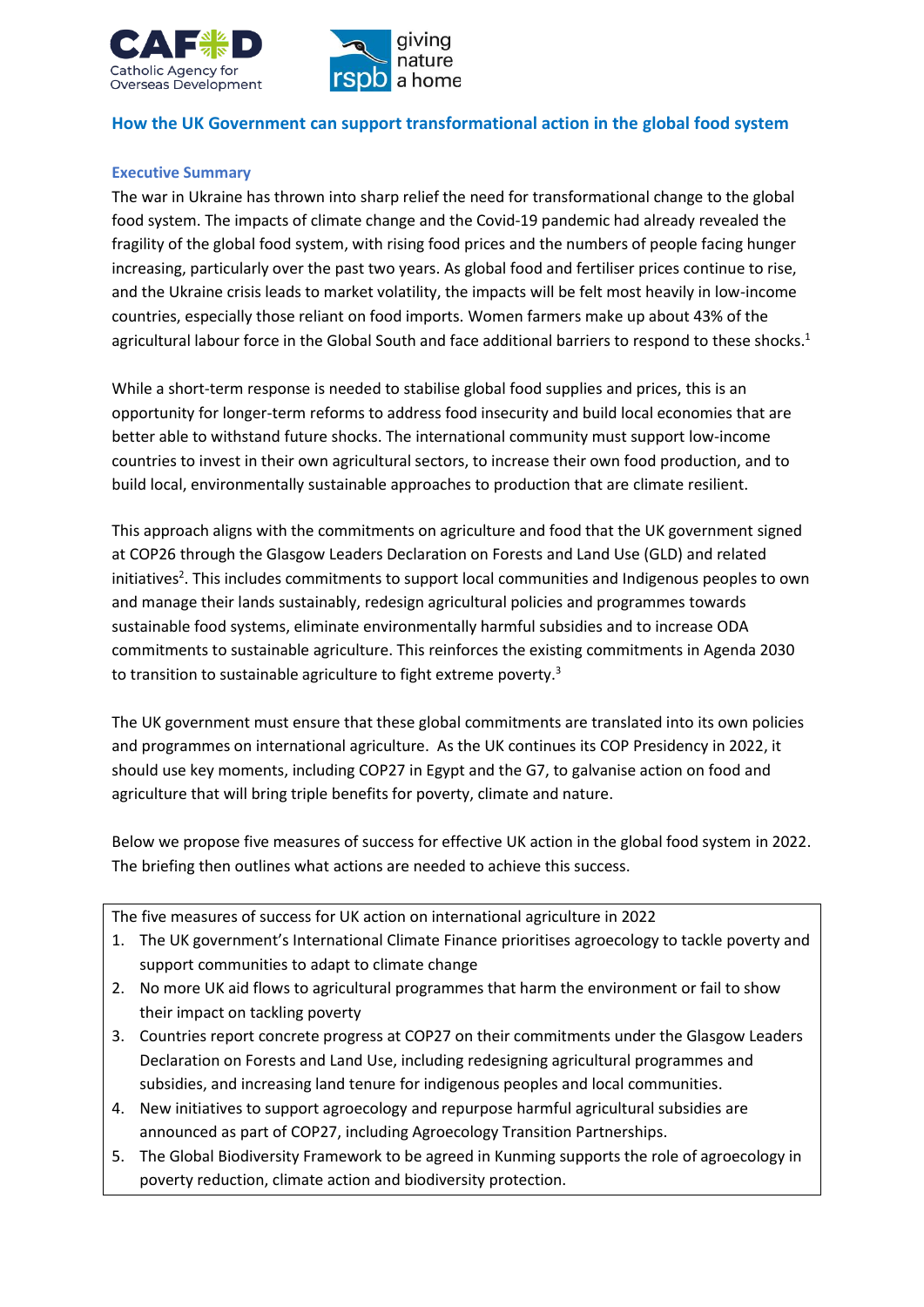# **Making the case: shifting the focus to agroecology to achieve the transformational potential of agriculture on poverty alleviation, climate action and strengthening ecosystems.**

80 percent of people living in extreme poverty live in rural areas, and the vast majority of these depend on agriculture for their livelihoods<sup>4</sup>. Small-scale agriculture has a high impact on reducing extreme poverty<sup>5</sup> and growth in the agriculture sector is two to four times more effective than other sectors in raising incomes among the poorest people.<sup>6</sup>

Small-scale farms are also highly efficient, producing around 35% of global food production on 12% of the land<sup>7</sup>. They also usually produce a wider diversity of crops than larger (bigger than 2 hectares) farms, contributing both to environmental and nutritional diversity and resilience.

#### **What is Agroecology?**

Agroecology is the application of ecological principles to agricultural production. Practitioners seek to create agricultural systems that resemble, and work in harmony with, natural systems. Agroecology aims to contribute to building socially equitable food systems that empower farmers, fishers, pastoralists and others, and enable people to exercise choice over what they eat, and how and where it is produced.

"Agroecology is rooted in rebuilding relationships between agriculture and the environment, and between food systems and society." <sup>8</sup>

Where agroecological practices are employed, they can help small-holder farmers to improve their food production and livestock productivity, ability to organise locally with other farmers to sell their produce, increase their monthly income and access to land.<sup>9 10</sup> These agroecological approaches that focus on diversifying crops, reintroducing indigenous species where these have been lost, reforesting and restoring land and marine areas not only help communities adapt through greater dietary diversity, greater crop diversity and therefore greater resilience to climate change, but they strengthen biodiversity, can increase carbon capture, and provide viable livelihood strategies.<sup>11 12</sup>

This is in stark contrast to some of the more negative impacts of industrial agriculture (i.e., agriculture reliant on high levels of external inputs, often based on petrochemicals), which reduces biological diversity and has much higher greenhouse gas emissions; and is also a risky agricultural model for the poorest farmers, due to the financial burden of paying for fertilisers and pesticides.<sup>13</sup>

Agricultural growth focused on large-scale commercial agriculture, including for export, has a smaller impact on poverty reduction than small-scale farming for local and national markets.<sup>14</sup> It is also a precarious model for ensuring long-term food security, as it leaves countries vulnerable to volatility in global markets. The current war in Ukraine has disrupted production and supply chains for both inputs and exports, leaving low-income countries struggling to buy fertiliser for their farmers, or grain for their populations.

The latest IPCC report on climate impacts, vulnerability and adaptation<sup>15</sup> is sobering in its assessment that climate change has exposed millions of people to acute food insecurity and reduced water security. Reduced food production and access to food in certain countries, together with decreased dietary diversity have increased malnutrition in many communities, especially for the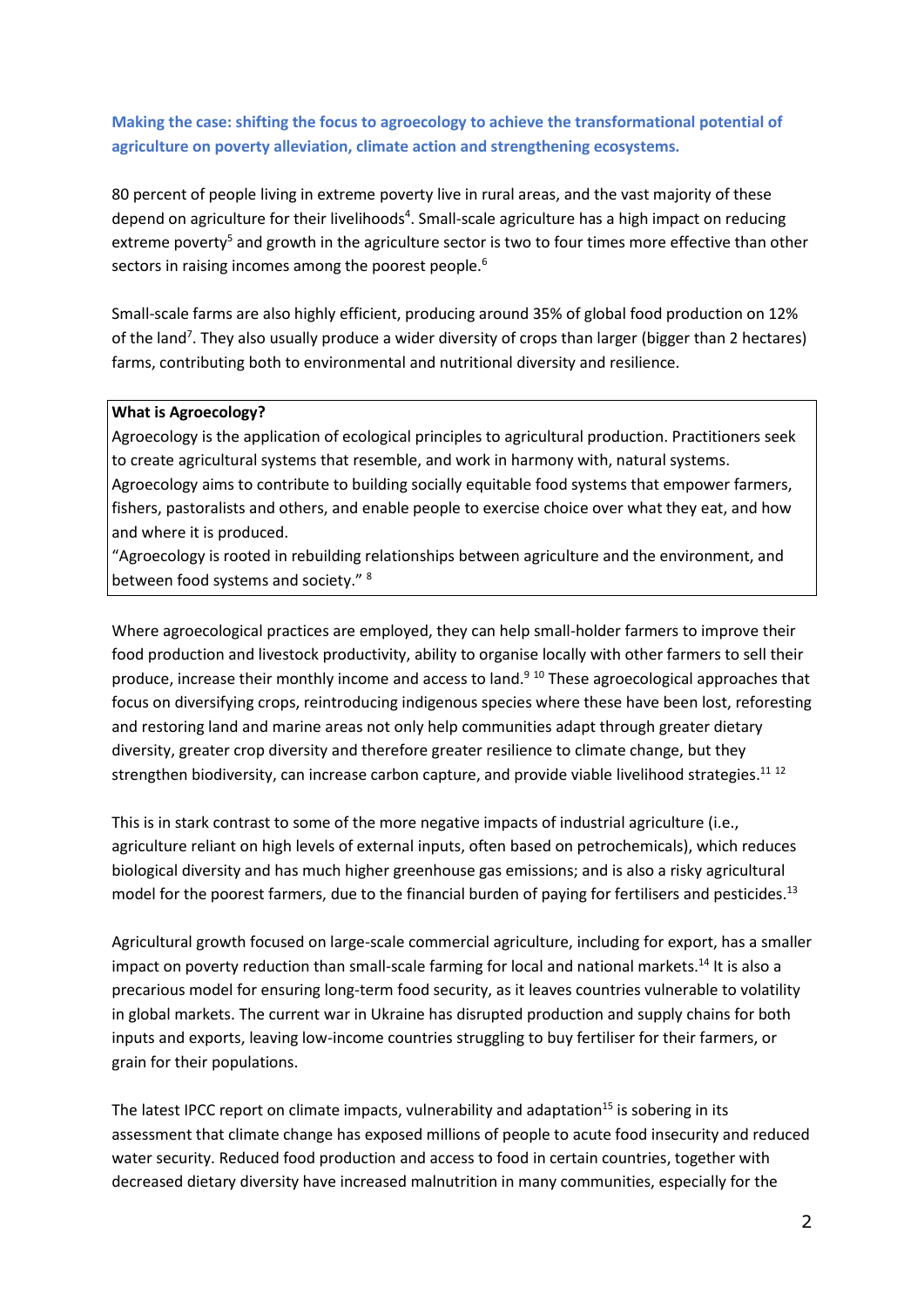poorest and most vulnerable populations, including Indigenous Peoples, small-scale food producers and low-income households, with children, elderly people and pregnant women.

The IPCC report offers signs of hope and illustrates a variety of approaches rooted in agroecological principles, which are effective in helping communities to adapt to climate change. These include "agroforestry, community-based adaptation, farm and landscape diversification, and urban agriculture.<sup>"16</sup>as well as "ecosystem-based management in fisheries and aquaculture, and other approaches that work with natural processes support food security, nutrition, health and well-being, livelihoods and biodiversity, sustainability and ecosystem services agriculture".

These agroecological approaches need to be supported as a priority strategy of climate adaptation, while also recognising their mitigation potential as they contribute to reducing greenhouse gases that the current food system is responsible for, which account for up to a third of the global total.<sup>17</sup>

Despite this transformational potential of agriculture – in particular agroecology – in poverty alleviation, climate adaptation and mitigation, and environmental protection, agriculture does not yet have a central place in UK or global policies on development, environment or climate.

There are key opportunities in 2022 where the UK government can support transformational action on food and agriculture, both bilaterally and as COP President. Below we outline five priorities for action for the UK government.

## **Five priorities for Action in 2022**

- 1. **Place agroecology at the heart of the UK's international development and climate policies**, developing a new international agriculture strategy and using the £3bn climate finance and biodiversity funds for transformative agricultural programmes.
- 2. **Review and improve existing UK bilateral and multilateral aid to agriculture** to ensure that it meets poverty, climate and environmental commitments, starting with British International Investment (BII) and the World Bank's Development Policy Lending on agriculture.
- 3. **Use the UK's COP Presidency to work with other countries to deliver on COP26 commitments on food and agriculture.** Set clear indicators for reporting under the Glasgow Leaders Declaration on Forests and Land Use. This should include reporting on new policies and laws, as well as on reduced rates of deforestation; increased land titles for indigenous peoples and local communities; finance for agroecology and actions to repurpose agricultural subsidies.
- 4. **Work with Egypt to make COP27 a food and agriculture COP and a distinctly African COP**, with a special Food and Agriculture Day, new partnerships to reform harmful agricultural subsidies and a scale up of adaptation finance for agroecology, as well as progress on Koronivia and accelerated action on agriculture within revised NDCs.
- 5. **Support ambitious targets at the CBD that enhance the role of agriculture in climate action and ecosystem protection**, including reducing the footprint from consumption and production; reforming subsidies harmful for nature; and reducing pesticide use.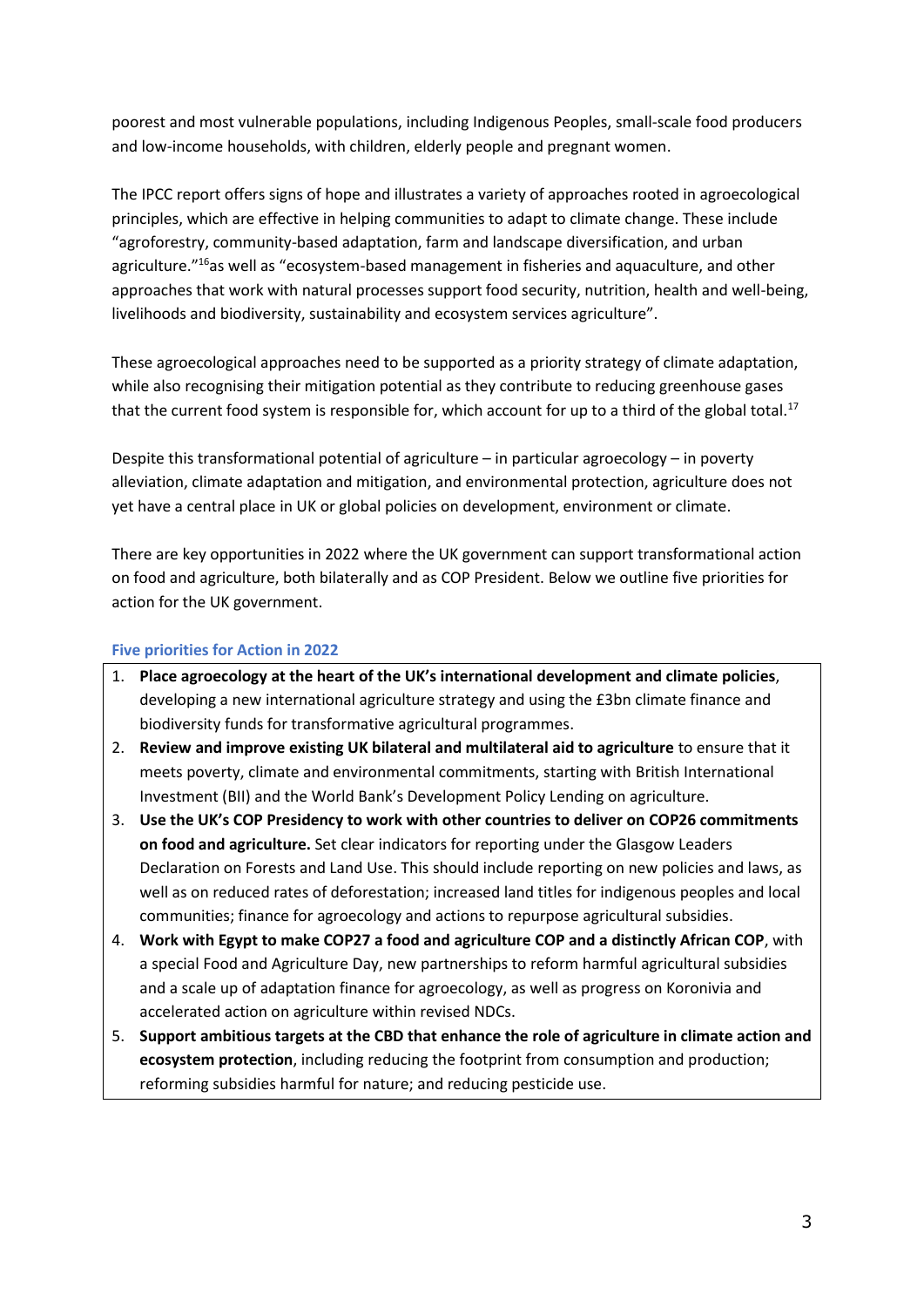# **Priority 1: Place agroecology at the heart of the UK's international development and climate policies**

Current ODA spend is not commensurate with agriculture's potential contribution to reducing poverty. Two thirds (65 percent) of poor working adults make a living through agriculture, but agriculture accounts for only 4.2% of UK Aid spend. UK ODA spending on agriculture projects in 2019 was £642.2 $m^{18}$ , which compares to £632m in 2011/12<sup>19</sup>, indicating that ODA spending on agriculture has remained stagnant for 10 years, despite evidence of the effectiveness of investing in the agriculture sector.

There has been no new policy on agriculture since 2005, and no new strategy development since DFID's 2015 Conceptual Framework on Agriculture, which itself paid limited attention to the needs of poorer farmers or to the impacts of climate change. It is now well understood that people living in extreme poverty are disproportionately vulnerable to, and affected by, the impacts of climate change. An updated strategy is urgently needed.

Research into UK aid also suggests that UK aid to agriculture in 2020 was potentially responsible for the majority of estimated reduction in greenhouse gas emissions achieved through the UK aid programme.<sup>20</sup> Mitigating climate change and transitioning towards sustainable agriculture are intrinsically linked to tackling extreme poverty.

Furthermore, the UK government has ringfenced £3bn of the ICF budget to nature-related spend for the period 2021-2026,<sup>21</sup> most of which will be through bilateral spend. With increasing evidence of the role of agriculture in climate adaptation, the UK's ICF strategy currently under development must give agroecology a central role in future ICF programmes, particularly around programmes of agroecology, agroforestry, mangrove or coastal restoration.

#### **Specific recommendations for the UK Government**

- **a) Create a new vision and strategy for international support for agriculture** to harness its potential to alleviate poverty, supporting livelihoods and rights, tackling climate change, and protecting and restoring nature. The vision and strategy must be led by the FCDO and adopted across government departments to ensure policy coherence and effective implementation of policies and programmes. Agroecology should also be included as part of the International Development Strategy for its poverty alleviation and climate adaptation potential.
- **b) Include Agroecology as a key sector in the ICF strategy and programmes and wider UK Aid Programmes.** The new ICF strategy – including the £3bn climate finance earmarked for nature – needs to be explicit on the role agroecology and agroforestry will play to support communities to tackle poverty, protect the environment and adapt to climate change. It should also be explicit on how funds will support local communities and Indigenous Peoples who are at the forefront of action on adaptation, including on land ownership and wider livelihood strategies.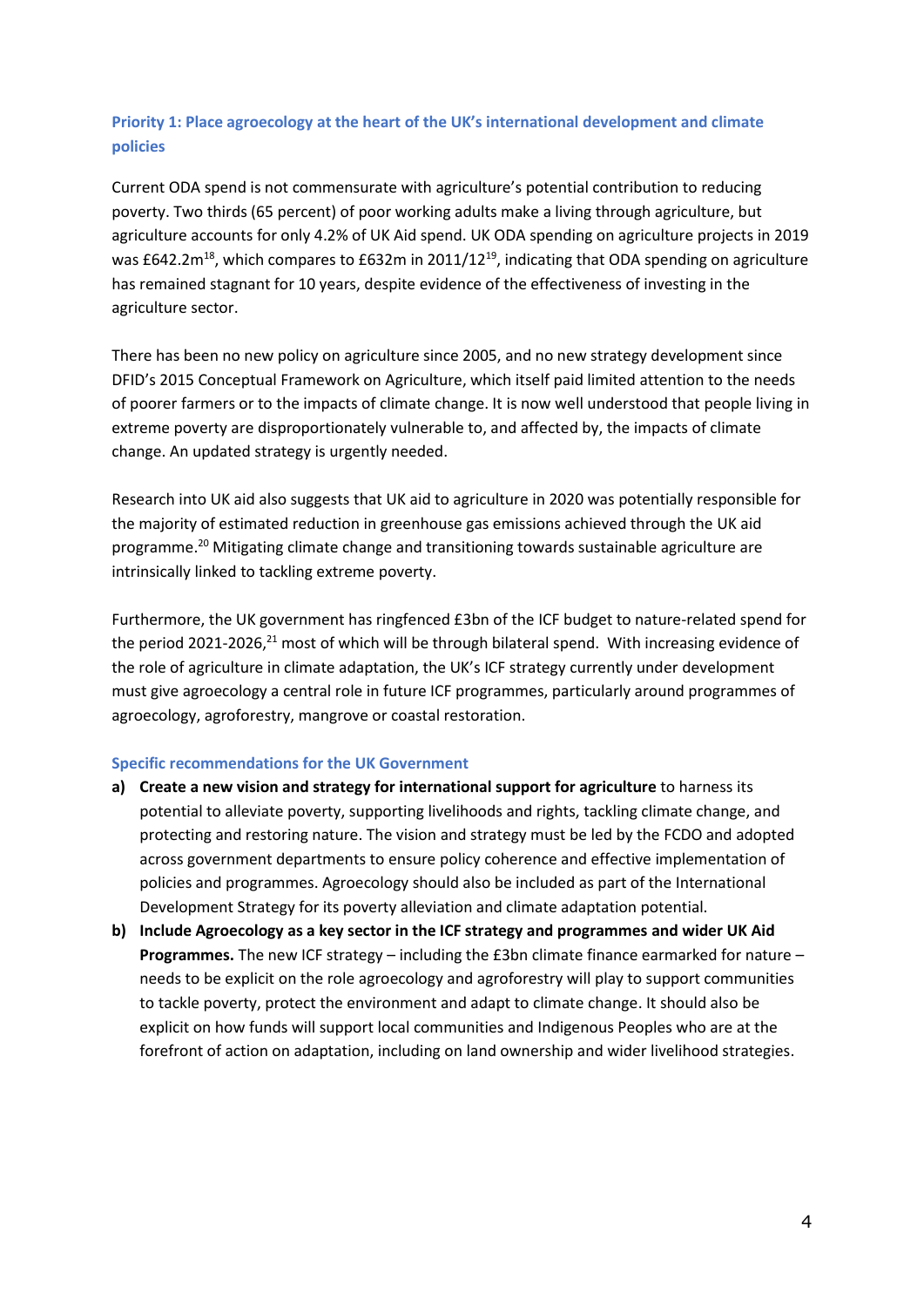#### **Priority 2: Review and improve existing UK bilateral and multilateral aid to agriculture**

CAFOD's research has found that the single largest source of UK aid support for agriculture is the CDC Group (now referred to as British International Investment), whose investments often do not prioritise tackling poverty.<sup>22</sup> Bodies such as the International Development Committee (IDC)<sup>23</sup>, the Independent Commission for Aid Impact (ICAI) $^{2425}$ , the Public Accounts Committee<sup>26</sup> and the National Audit Office (NAO)<sup>27</sup> have previously referenced the CDC's lack of poverty focus and difficulty of showing development impact.

For example, between 2013-2019 UK aid-funded institutions invested at least £126m of UK aid (mainly CDC, also via PIDG (Private Infrastructure Development Group) and the IFC (International Finance Corporation), part of the World Bank Group) in chemical fertiliser production at the Indorama petrochemicals and plastics plant in Nigeria.<sup>28</sup> This is in comparison to £26.2m bilateral UK aid to Nigeria for agriculture and rural development during that period – a fifth of the amount.<sup>29</sup>

The World Bank is a leader in public development finance, not only because of the amounts of money that it channels through grants and loans, but also in the policy environment that it encourages through its Development Policy Lending (DPL). The DLP has come under scrutiny<sup>30</sup> for imposing conditions on many low-income countries that encourage policies that are primarily focused on economic growth and have had detrimental impacts on tackling poverty, on the environment and on climate change. This is in urgent need of review to make it fit for purpose, and to make sure that countries can develop effective policies to increase their food sovereignty so that they withstand global shocks to food markets, whether they be through climate, Covid-19 or conflict.

At the same time, there are existing multilateral initiatives, such as the Global Agriculture and Food Security Programme (GAFSP), which provides financial support to low-income countries to invest in sustainable agriculture and food security. The majority of GAFSP projects operate in countries with the highest poverty rates,<sup>31</sup> and the investments focus specifically on smallholder farmers and those often left behind in development programming, with particular emphasis on women and girls' empowerment. GAFSP is now raising its ambition on climate, increasing its potential to contribute to national and global climate commitments and is also one of the few instruments providing grants to low-income countries as multilateral ODA, as agricultural development tends to be loan-based. The UK is one of the founding and leading donors of the GAFSP but it has now substantially reduced its participation and contribution.

#### **Specific Recommendations for the UK Government**

- **a) Review all existing public support for agriculture in UK aid via CDC/BII** and stop any programmes that cannot show how they tackle extreme poverty and that are not in line with the UK's global commitments on the environment and climate change.
- **b) As a board member, ask the World Bank and other Multilateral Development Banks to review and reform their development policy lending for agriculture** to ensure it has a clearer poverty, climate and environmental focus – and to announce the findings ahead of COP27.
- **c) Provide enough financial support to the Global Agriculture and Food Security Programme (GAFSP)** in its second replenishment process, matching previous UK contributions.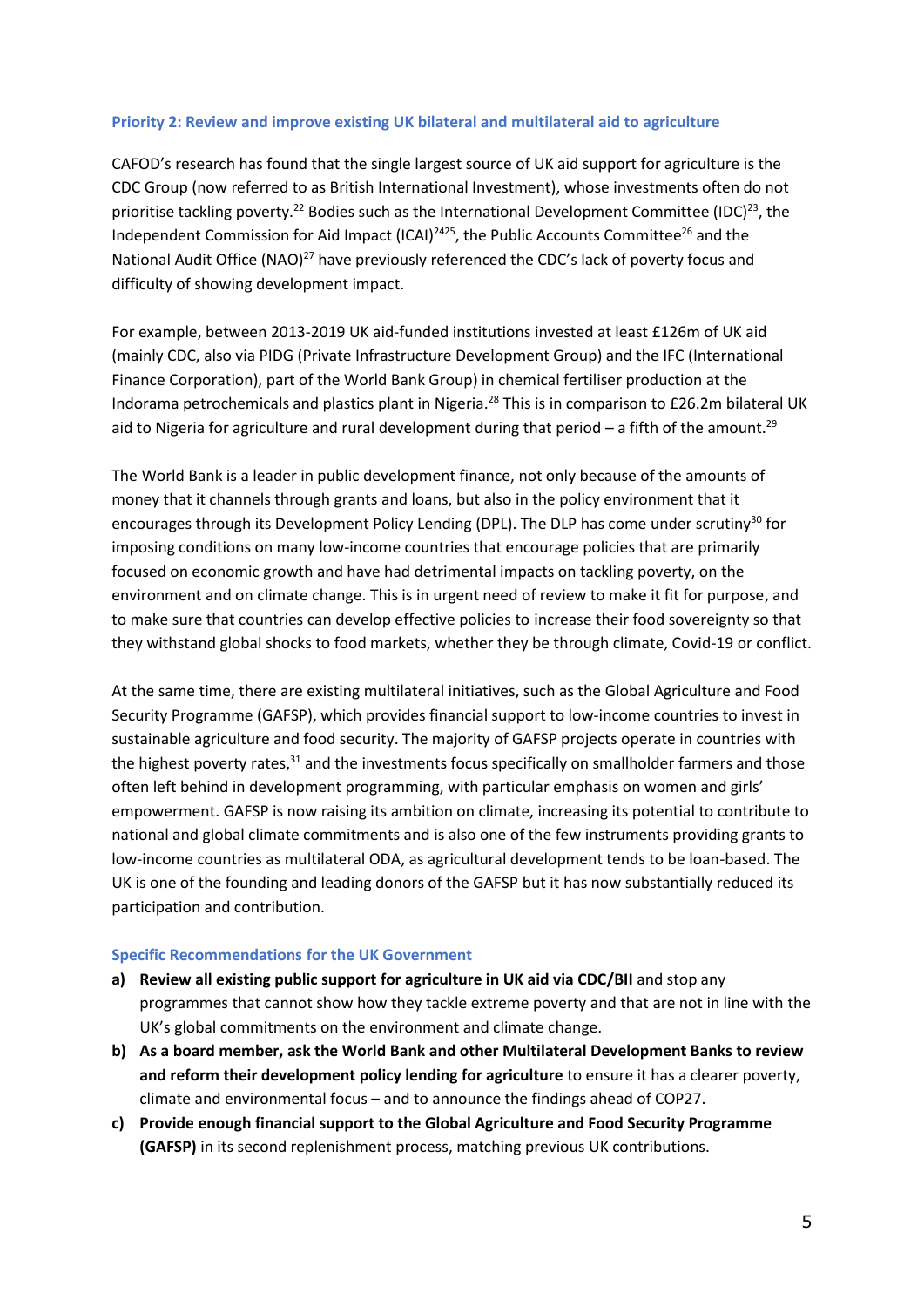# **Priority 3: Use the COP Presidency to work with other countries to deliver on COP26 commitments on food and agriculture**

At COP26, countries signed up to ambitious commitments on food and agriculture, as part of the Glasgow Leaders Declaration on Forests and Land Use, $32$  which was signed by 141 countries and covers over 90% of the world's forests. This was supported through other associated financial and policy commitments, producing an ambitious package of development, environmental, climate, trade and finance commitments. These commitments go wider than just food and agriculture, covering forest and ecosystem protection, support for Indigenous Peoples and local communities, among other issues.

Below we highlight some of the more salient commitments that governments signed up to on agriculture as part of this broad package.<sup>33</sup>

- 1. **Conserve forests and accelerate their restoration** placing forests at the centre of climate action, protection of biodiversity and supporting sustainable livelihoods.
- 2. **Tackle deforestation in commodity supply chains**, through the FACT (Forest, Agriculture and Commodity Trade) Roadmap,<sup>34</sup> tackling key agricultural commodities that are responsible for forest loss, displacement and environmental harm.
- 3. **Support Indigenous Peoples and local communities** to own and manage their lands and ensure their active participation in development programmes and policies, with agroecology and agroforestry as two principal livelihood strategies.<sup>35</sup>
- 4. **Redesign agricultural policies and programmes** to incentivise sustainable agriculture, promote food security, and benefit the environment; repurpose harmful agricultural subsidies with perverse incentives, estimated at \$470bn annually.<sup>36</sup>
- 5. **Significantly increase finance for sustainable agriculture**, forest management and Indigenous peoples, recognising its key role in poverty alleviation, climate action and nature protection.
- 6. **Align finance flows with global goals** to prevent forest loss and land degradation, ensuring that no finance is responsible for environmental loss, climate change or human rights abuses.

Governments that have signed up to these commitments have also signed up to report on progress. Indeed, to build momentum and trust that these commitments will lead to meaningful action, it is vital that we can see some progress by COP27 and a roadmap for action for subsequent years. We also need a clear set of criteria on which governments will report in subsequent years.

For many of the broad commitments, there are existing SDG (Sustainable Development Goals) indicators, which enjoy a high level of technical and political legitimacy as products from several years of negotiations and consultations in the multilateral system. These should be the starting point for developing indicators on the GLD where relevant.

Likewise, the FAO's 15 Core Principles in their Tool for Agroecology Performance Evaluation (TAPE) provide a set of principles on sustainable agriculture that are more ambitious and provide a systemic approach to implementing and monitoring progress towards sustainable agriculture. These should be used as a key reference document for developing indicators for the GLD implementation.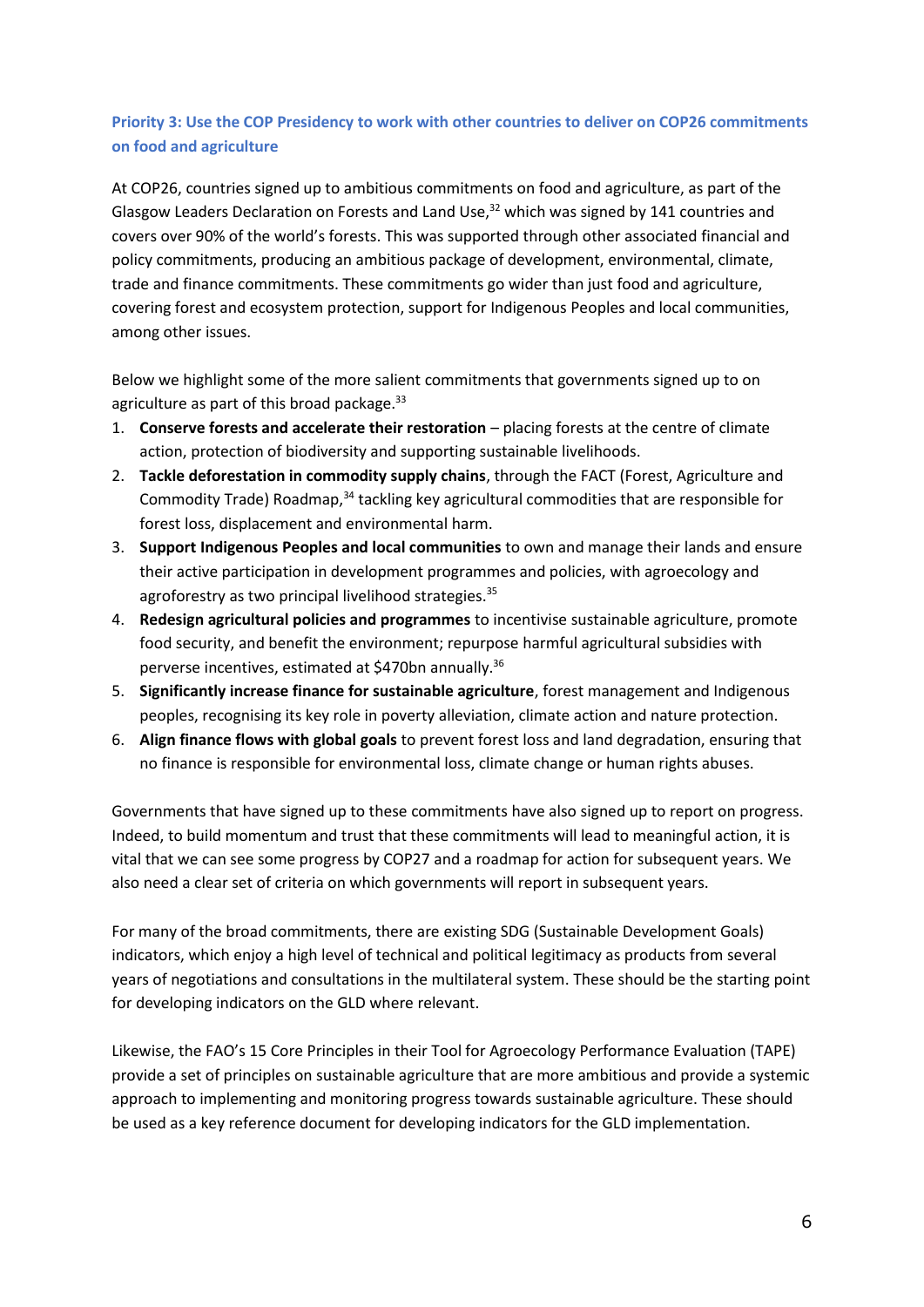#### **Specific recommendations for UK as COP26 President**

- a) **Ensure that governments that have signed up to the Glasgow Leaders Declaration on Forests and Land Use provide a written report on the progress that they have made by COP27** to hold themselves accountable to their citizens and to build trust and momentum. This should include a report by the UK government on its own progress.
- b) **Develop a set of concrete criteria on which countries will report progress annually on their commitments within the Glasgow Leaders Declaration**, drawing on SDG indicators where they exist, as well as more ambitious principles of agroecology, such as the Agroecological Principles adopted by the High-Level Panel of Experts on Food Security and Nutrition,<sup>37</sup> and the FAO's 15 Core Principles in their Tool for Agroecology Performance Evaluation (TAPE).

In Annex 1 we suggest some specific indicators to report back on below, to show progress in policy and institutional change as well as concrete changes in the status and livelihoods of the population:

## **Additional recommendation for the UK government on agricultural supply chains**

The UK has included provisions to tackle deforestation through agricultural commodity supply chains with the Environment Act (2022), which is currently undergoing consultation around its implementation.

To make sure that the Environment Act is truly "world leading" as it aspires to be, the following measures are needed:

- **-** Include the widest scope of agricultural commodities from the very beginning.
- **-** Clearly specify the due diligence obligation and align it with the UN Guiding Principles on Human Rights and the OECD Guidelines for Multinational Enterprises.
- **-** Set out the categories of law that businesses must comply with, including those explicitly protecting the rights of Indigenous peoples and local communities.
- **-** Empower and resource the relevant authorities to effectively monitor and enforce the legislation, including ensuring full supply chain transparency and traceability.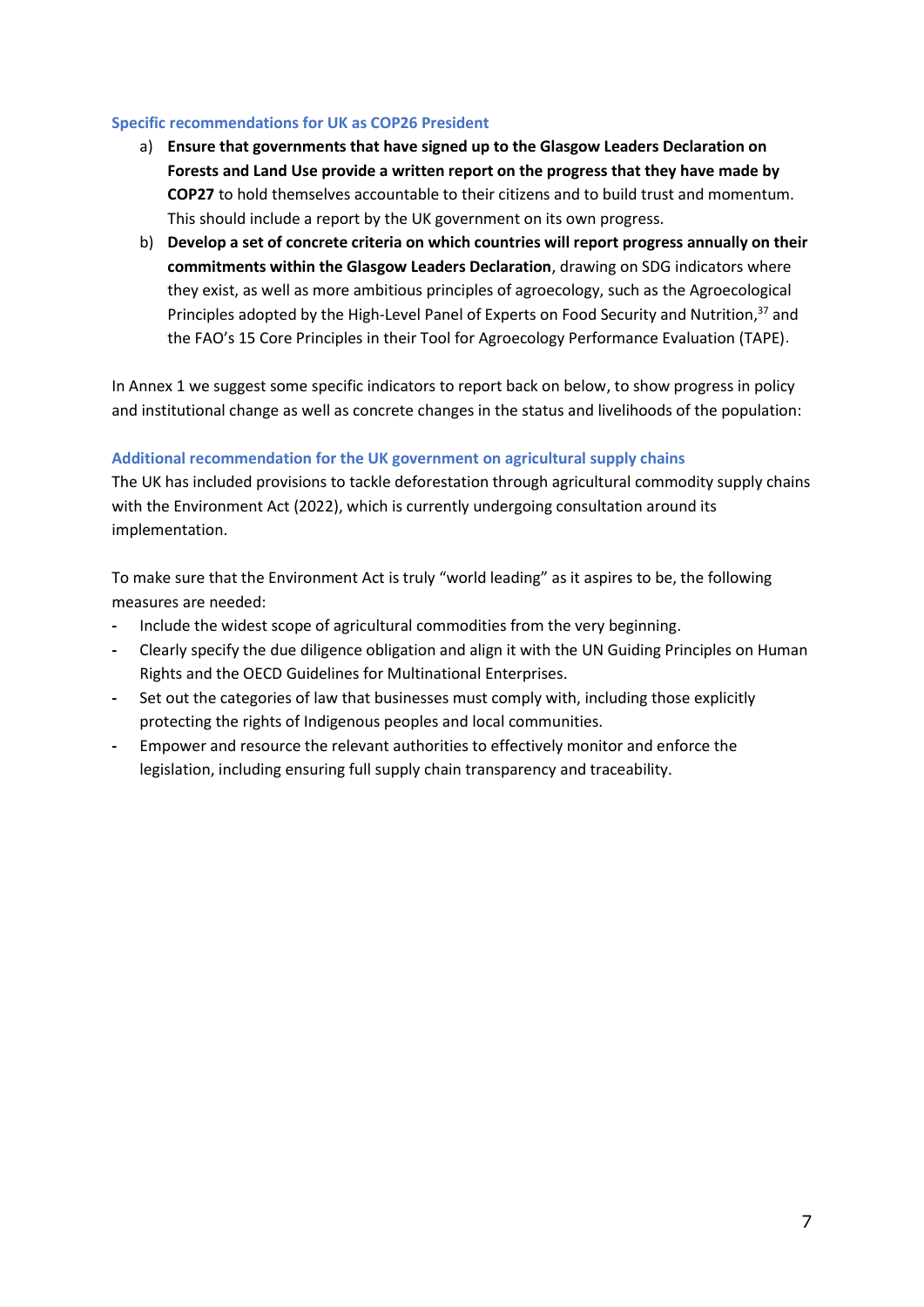#### **Priority 4: Work with Egypt to make COP27 a food and agriculture COP**

One of the priorities that the UK government has identified for COP27 is to "work with donor countries towards the commitment to double adaptation finance, and with all parties to make progress towards the Global Goal on Adaptation." <sup>38</sup> It is increasingly clear that agroecology has a central role in climate adaptation as well as in climate mitigation. An FCDO-supported evidence review<sup>39</sup> shows that agroecology provides more climate change adaptation and mitigation than conventional agriculture by emphasising locally relevant solutions, participatory processes, and cocreation of knowledge.

However, currently the percentage of overall climate finance going to agriculture has been on a downward trend for two decades, from 45% in 2000 to only 23% in 2019.<sup>40</sup> COP27 needs to reverse this trend and step up in investing in climate adaptation for agroecology for the lowest-income and most at-risk nations, reaping the benefits on biodiversity protection and poverty reduction.

Beyond financing, the UK should work closely with the Egyptian Presidency to ensure that COP27 is a Food and Agriculture COP that highlights the interconnectedness of tackling issues concerning climate, food and agriculture. Within the formal UNFCCC process, this will mean formalising the Koronivia Joint Work on Agriculture, which will in turn give guidance to governments and financing entities can better align their NDCs and climate finance on agriculture and climate.

COP27 is also the change to have a distinctively "African COP" that prioritises the voices of African farmers and civil society. One way to do this is through an inclusive multilateral process that will lead to a "Food and Agriculture Day" at COP27 where farmers, Indigenous peoples and local communities and wider civil society, as well as governments, business and international institutions will make policy and financial commitments to reform the global food system.

The South African Just Energy Transition partnership is a political and financial commitment from the governments of South Africa, France, Germany, the United Kingdom and the United States of America, along with the European Union, to help accelerate South Africa's decarbonisation transition away from coal, and to repurpose public support for energy away towards renewable energy, as well as reskilling and compensating workers whose livelihoods have been affected.<sup>41</sup>

In the same way, the UK should use its COP Presidency to encourage and broker Agroecological Transition Partnerships to be announced at COP27 between countries in the global south and donor institutions and governments as a way of repurposing harmful agricultural subsidies in a way that support low-skilled and vulnerable workers and farmers.

#### **Specific Recommendations for the UK as COP President**

a) **Ensure farmers, Indigenous people and local communities are at the centre of a COP Food and Agriculture process.** Support the calls of civil society and the initiative of the Egyptian Presidency have a Food and Agriculture Day at COP27, and make sure this is built on an inclusive multistakeholder stream of work, where farmers, Indigenous peoples and local communities and wider civil society, as well as governments, business and international institutions will make policy and financial commitments to reform the global food system.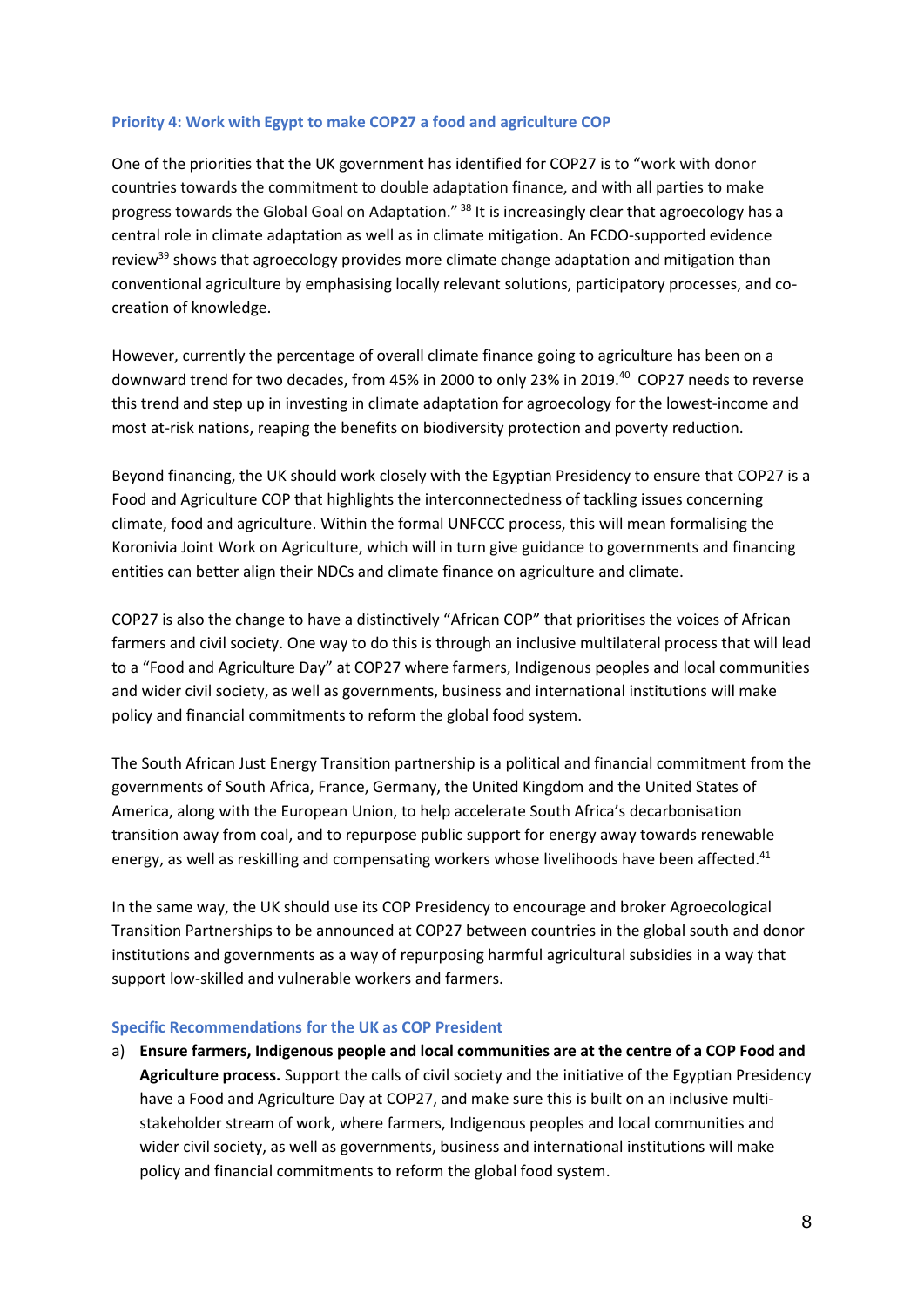- b) **Develop Agroecology Transition partnerships.** Build on the South African Just Energy Transition partnership at COP26 to support Agroecology Transition Partnerships between specific countries and donors to be announced at COP27. Work with multilateral funders such as the Green Climate Fund, to support region or country-wide programmes on the transition towards agroecology, prioritising support for small scale projects. Ensure that these partnerships are linked to ongoing initiatives that seek to repurpose agricultural subsidies and support workers and farmers to make a viable transition, such as the Just Rural Transition and Policy Action Agenda<sup>42</sup> and Global Action Agenda<sup>43</sup>
- **c) Mobilise increased adaptation finance towards agroecology.** Continue to work with governments around the world to fulfil their commitments to double adaptation finance and to achieve the Global Goal on Adaptation, with a focus on increasing adaptation finance for agroecology in real terms and as a percentage of overall adaptation finance.
- **d) Help formalise the Koronivia Joint Work on Agriculture under the UNFCCC:** build momentum to establish an institutional framework for Koronivia together with modalities for policy and finance. This should help define how governments and financing entities can better align their NDCs and climate finance on agriculture and climate. Ensure agroecology is formally recognised by Koronivia.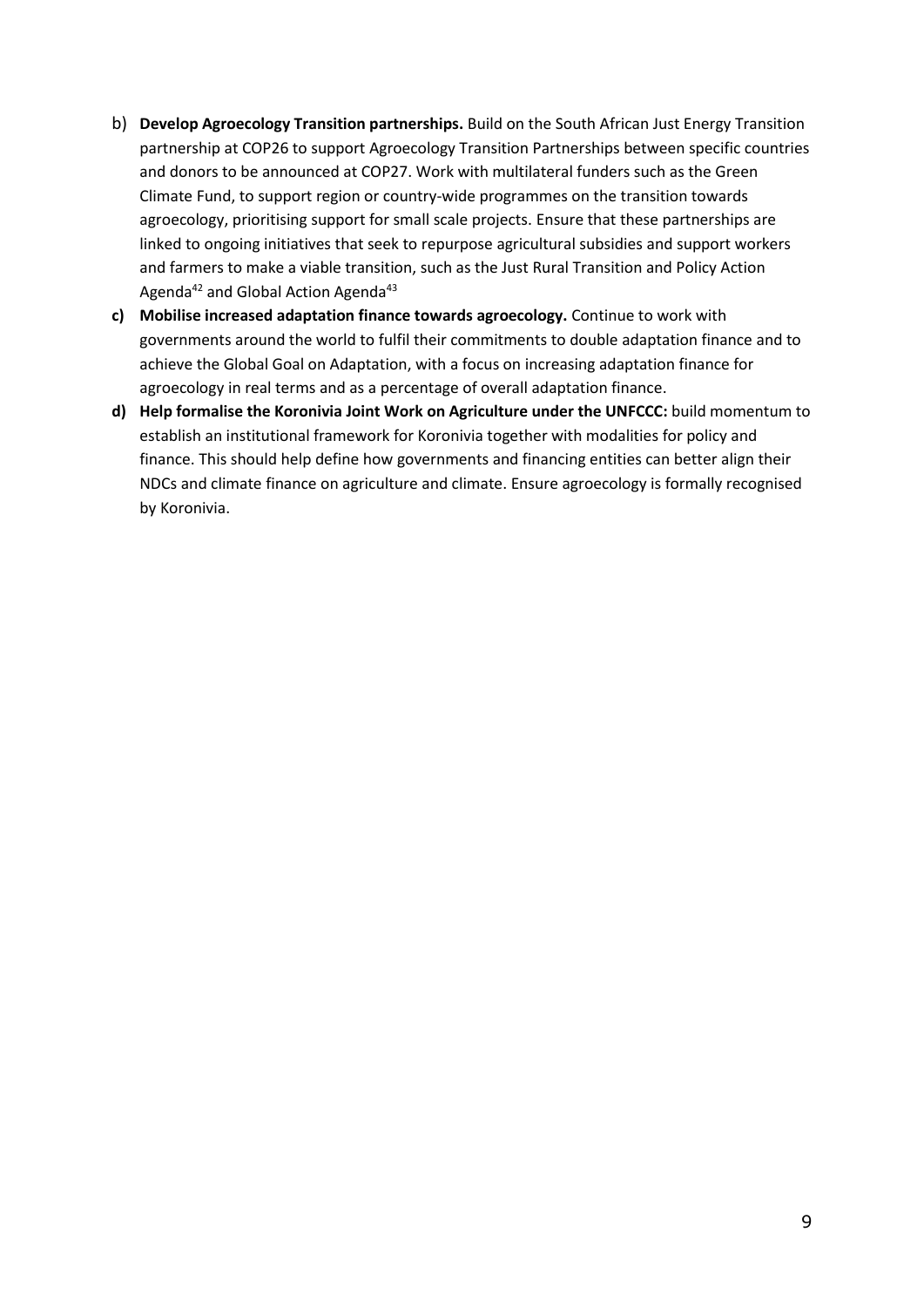# **Priority 5: Support ambitious targets at the CBD that enhance the role of agriculture in climate action and ecosystem protection use**

The world's top climate and biodiversity scientists have underlined that we need to tackle biodiversity loss and climate breakdown together, in order to avoid dangerous trade-offs, and that maximising nature-climate synergies also brings significant social and economic benefits. Some progress towards a more joined-up approach was made at UNFCCC COP26, which brought an unprecedented focus on nature to the climate process, with a range of initiatives and announcements, as well as the inclusion of nature in the formal process and the Glasgow Climate Pact.

The Convention on Biological Diversity (CBD) COP15 in 2022 provides a crucial opportunity to continue to develop a truly ambitious, robust Post-2020 Global Biodiversity Framework. This can contribute towards the reform that is needed of the global food system to achieve its potential of tackling poverty, biodiversity loss and climate change. Commitments and targets on agriculture and food are relevant to many parts of the Global Biodiversity Framework and we mention a few key areas for progress below:

# **Specific recommendations on agriculture for the UK government to support in the Global Biodiversity Framework**

- a) **Halve the footprint of consumption and production (Goal B)**. The issue of footprint should be elevated in the GBF, with a 2030 milestone to halve the footprint of production and consumption.
- b) **Reduce pesticide use (target 7).** An ambitious target on reducing pesticide use needs to be accompanied by a commitment to review public finance towards chemical pesticides and fertilisers. Each country needs to develop a roadmap on pesticide reduction, including policies to promote agroecology and agroforestry, developed in harmony with the environment and with stronger poverty links.
- c) **Reform harmful agricultural subsidies (target 18).** Countries should be required to assess and disclose their harmful subsidies early in the implementation period, including agricultural subsidies, so that the finance can be repurposed as quickly as possible towards transformational approaches to agriculture, and contribute towards filling the climate and biodiversity financing gaps that currently exist.
- d) **Support Indigenous Peoples and local communities (IPLCs) and gender responsive implementation of all targets**. Progress was made in the CBD intersessional in Geneva in March 2022 on incorporating the role of IPLCs throughout the GBF. This progress should be upheld and the GBF should strengthen recognition of the role of locally led implementation, in line with human rights obligations. The UK government should also support the proposed additional target on ensuring women's and girls' equitable access to, and benefits from, biodiversity.
- e) **Reform agricultural supply chains (target 10).** Progress was made at COP26 to shift towards deforestation-free supply chains and accelerate the transformation of the agriculture sector and food systems in ways that benefit climate, nature and people. This should inform the discussions on the targets of the GBF related to agriculture (target 10), sustainable supply chains (target 15), and sustainable consumption (target 16).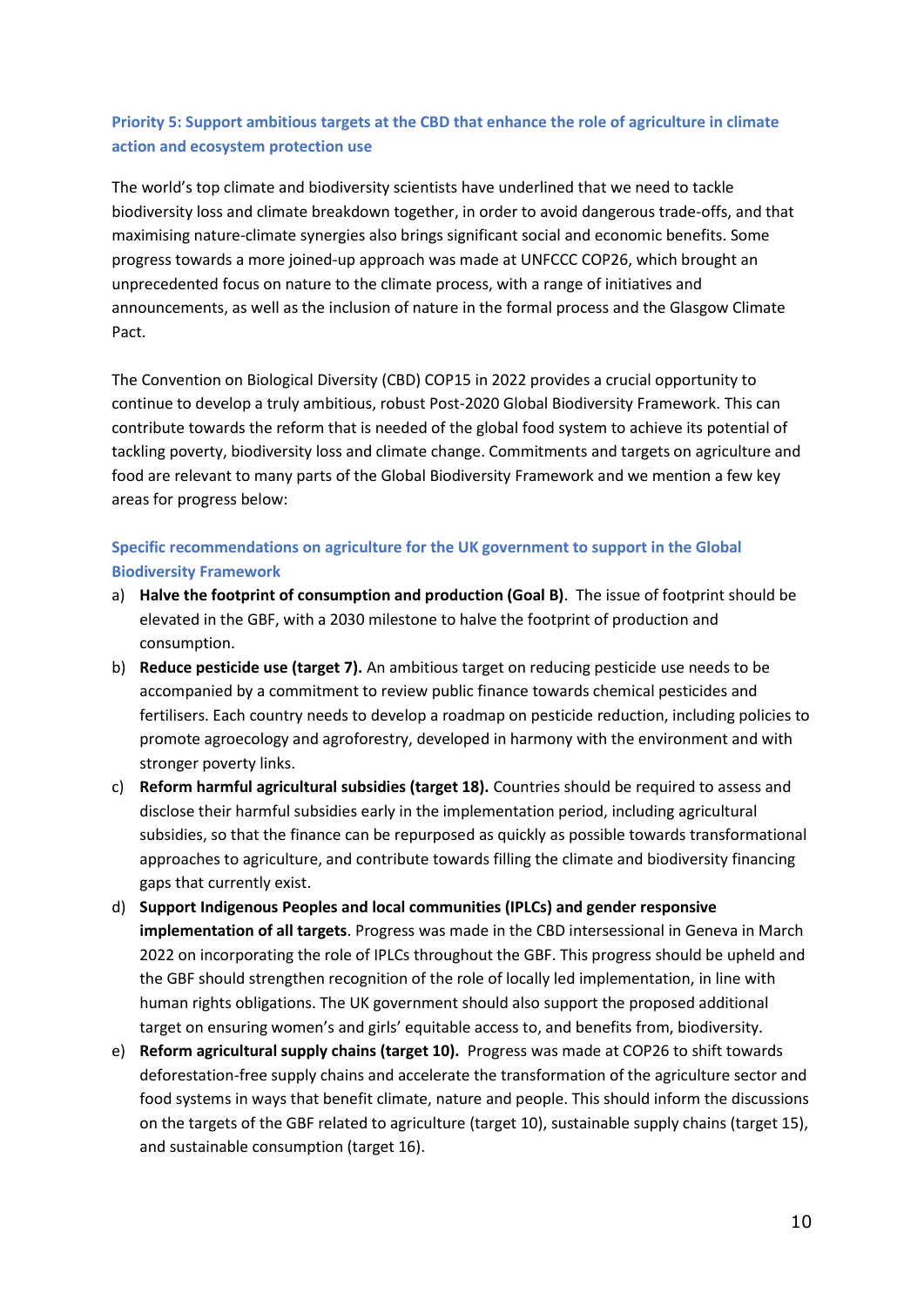f) **Ensure the rights and knowledge of Indigenous Peoples and Local Communities, and the fair and equitable benefit sharing from seeds and genetic resource (Goal C and target 13).** Some progress was made in Geneva in setting a framework for resolving the highly contentious issue of fair and equitable benefit sharing arising from the use of genetic resources in any form, including Digital Sequence Information (DSI). It is vital that the rights and knowledge of IPLCs are respected and recognised in any decisions on the use of genetic resources, that there is a substantial increase in benefits shared and that measures agreed in the GBF are compatible with existing international access and benefit sharing agreements.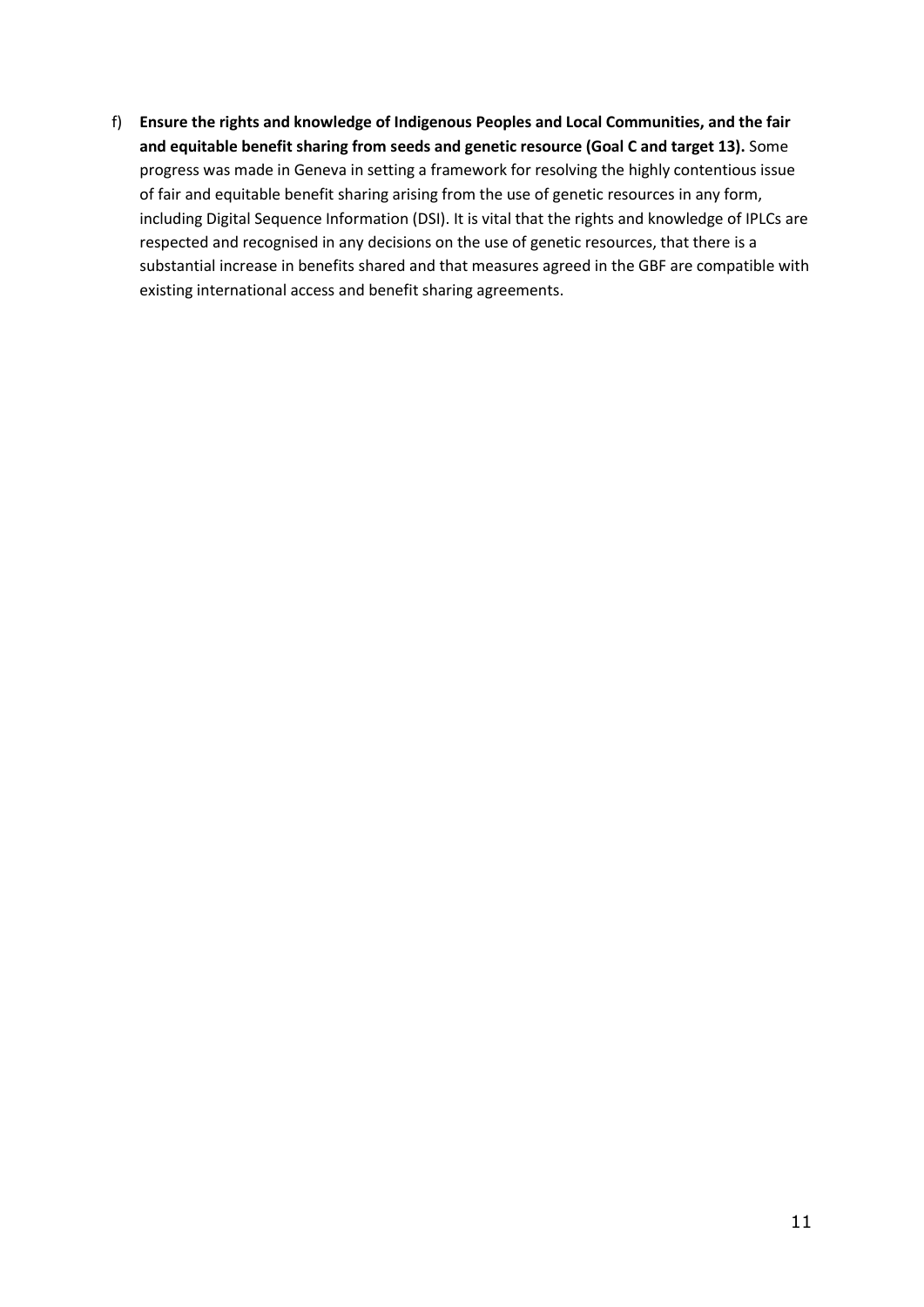## **Annex 1: Example national level indicators for measuring progress on agricultural reform as part of the commitments in the Glasgow Leaders' Declaration on Forests and Land Use**

### **Conserve forests and tackle deforestation**

- − Legislation to prevent deforestation through agricultural commodity supply chains (FACT dialogue commitment)
- − Proportion of agricultural land area under sustainable agriculture (SDG Indicator 2.4.1)
- − Rate of deforestation year on year

## **Secure Land Rights**

- − Legal framework (including customary law) to guarantee women's equal rights to land ownership and/or control (SDG Indicator 5.a.2).
- − Number of communities that have secured their land rights within the past year, or started the process, and total percentage with secure land rights
- − Total number / proportion of agricultural population with secure rights to agricultural land and share of women among owners or rights-bearers of agricultural land (SDG Indicator 5.a.1)

### **Support Local Communities and Indigenous Peoples**

- **-** Number of programmes where indigenous peoples and local communities have actively participated in the design and implementation of programmes (see also Article 32 of UN Declaration on the Rights of Peasant and other People Working in Rural Areas (UNDROP).
- **-** Amount / percentage of climate finance for adaptation that is a) focused on and b) managed by indigenous peoples and local communities.

#### **Finance sustainable agriculture**

- **-** Amount of international and domestic public finance, including ODA, flowing to support agroecology, agroforestry and other sustainable agricultural practices, the change year on year (see SDG2).
- **-** Percentage of ODA and climate finance spent on agroecology

## **Repurpose harmful agricultural subsidies (drawing on UNEP's propose approach**<sup>44</sup>**).**

- **-** Estimate of the existing agricultural subsidies and their impacts
- **-** Plan to support small-holder farmers and women affected by repurposing subsidies as part of transition to agroecology
- **-** Percentage change and total flows of subsidies to environmentally sustainable agricultural practices
- **-** Evidence of change in farmer's lives and environmental health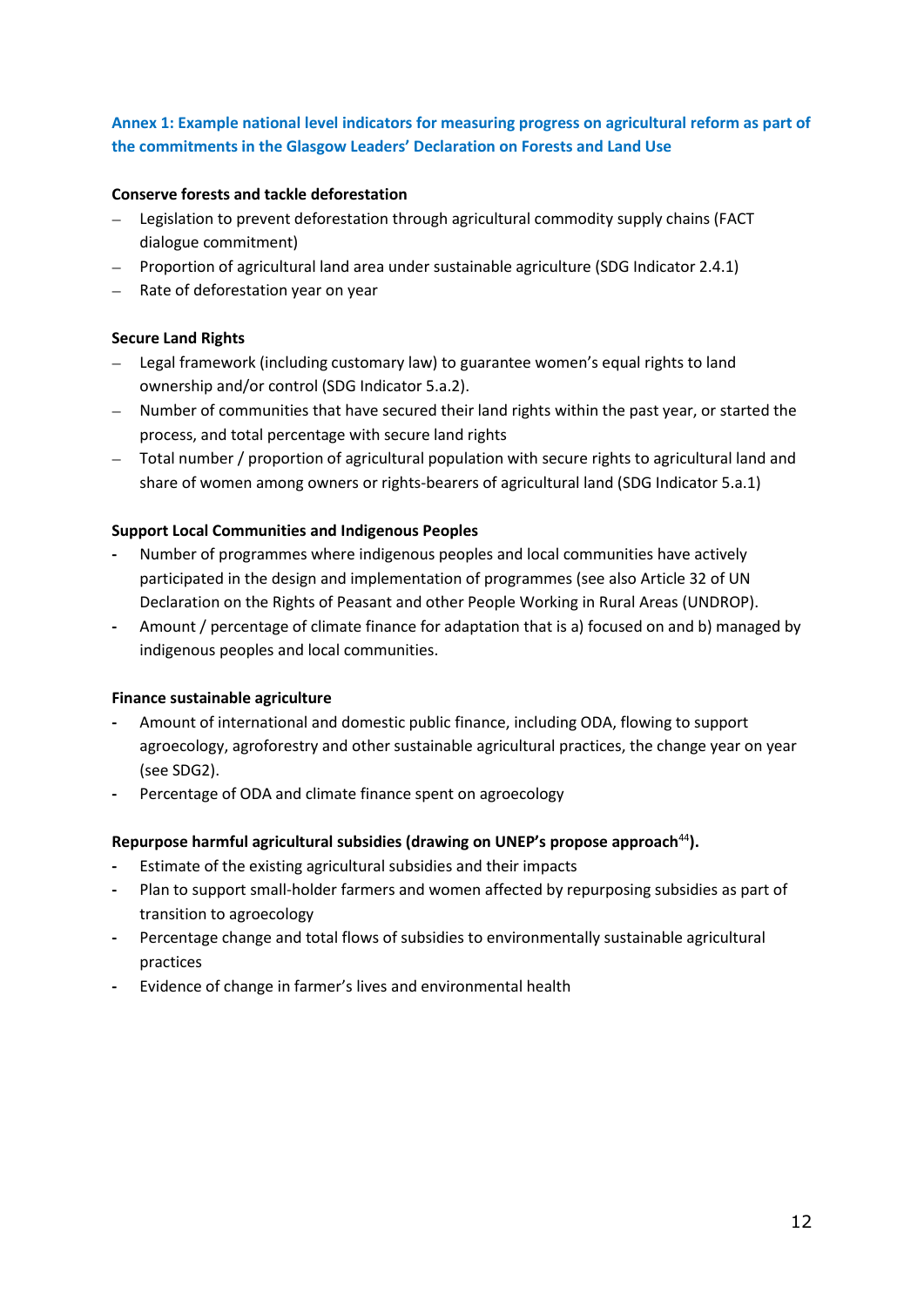### **References**

<sup>1</sup> Action Aid (2018). *Agroecology: scaling up, scaling out.* Available at: agroecology def web.pdf [\(actionaid.org\)](https://actionaid.org/sites/default/files/agroecology_def_web.pdf)

 $\frac{2}{3}$  Glasgow Leaders' Declaration on Forest and Land Use (2021), commitments 3, 4 and 5. op cit.

<sup>3</sup> DFID (2017). *Agenda 2030: The UK Government's approach to delivering the Global Goals for Sustainable Development – at home and around the world.* Available at:

[https://assets.publishing.service.gov.uk/government/uploads/system/uploads/attachment\\_data/file/603500/](https://assets.publishing.service.gov.uk/government/uploads/system/uploads/attachment_data/file/603500/Agenda-2030-Report4.pdf) [Agenda-2030-Report4.pdf](https://assets.publishing.service.gov.uk/government/uploads/system/uploads/attachment_data/file/603500/Agenda-2030-Report4.pdf) See also Leaders Pledge for Nature, [https://www.leaderspledgefornature.org/wp](https://www.leaderspledgefornature.org/wp-content/uploads/2021/06/Leaders_Pledge_for_Nature_27.09.20-ENGLISH.pdf)[content/uploads/2021/06/Leaders\\_Pledge\\_for\\_Nature\\_27.09.20-ENGLISH.pdf](https://www.leaderspledgefornature.org/wp-content/uploads/2021/06/Leaders_Pledge_for_Nature_27.09.20-ENGLISH.pdf) and

<https://justruraltransition.org/vision-statement/>

<sup>4</sup> IFAD Webpage. Available at: **Why rural people (ifad.org)** 

<sup>5</sup> Dorosh, P. and Thurlow, J. (2018). Beyond agriculture *versus* non-agriculture: decomposing sectoral growthpoverty linkages in five African countries. *World Development.* 2018 vol. 109. Available at: [Beyond Agriculture](https://www.sciencedirect.com/science/article/pii/S0305750X1630448X)  [Versus Non-Agriculture: Decomposing Sectoral Growth](https://www.sciencedirect.com/science/article/pii/S0305750X1630448X)–Poverty Linkages in Five African Countries - **[ScienceDirect](https://www.sciencedirect.com/science/article/pii/S0305750X1630448X)** 

<sup>6</sup> World Bank (2021). *Agriculture and food overview*. Available at: [Agriculture Overview: Development news,](https://www.worldbank.org/en/topic/agriculture/overview#1)  [research, data | World Bank](https://www.worldbank.org/en/topic/agriculture/overview#1)

7 FAO (2021). *News release*, April 2021. Available at: FAO - [News Article: Small family farmers produce a third](https://www.fao.org/news/story/en/item/1395127/icode/)  of the [world's food](https://www.fao.org/news/story/en/item/1395127/icode/)

8 **[IPES food | Topics Agroecology \(ipes-food.org\)](http://www.ipes-food.org/topics/Agroecology)** 

<sup>9</sup> Oakland Institute and AFSA (n.d.) *Ecologically based rural development in Mali.* Available at: [Rural\\_Development\\_Mali.pdf \(oaklandinstitute.org\)](https://www.oaklandinstitute.org/sites/oaklandinstitute.org/files/Rural_Development_Mali.pdf)

<sup>10</sup> AFSA (n.d.) op. cit.

<sup>11</sup> IPBES (2019): *Global assessment report on biodiversity and ecosystem services of the Intergovernmental Science-Policy Platform on Biodiversity and Ecosystem Services.* E. S. Brondizio, J. Settele, S. Díaz, and H. T. Ngo (editors). IPBES secretariat, Bonn, Germany. Available at: [Global Assessment Report on Biodiversity and](https://ipbes.net/global-assessment)  [Ecosystem Services | IPBES secretariat](https://ipbes.net/global-assessment)

 $12$  Pimbert, M. and Moeller, N. (2018). Absent agroecology aid: on UK agricultural development assistance since 2010. *Sustainability.* 2018, 10 (2). Available at: [Sustainability | Free Full-Text | Absent Agroecology Aid:](https://www.mdpi.com/2071-1050/10/2/505)  [On UK Agricultural Development Assistance Since 2010 \(mdpi.com\)](https://www.mdpi.com/2071-1050/10/2/505)

<sup>13</sup> NFFN (n.d.). *Nature means business: establishing the balance between food production and nature. Available* at: [20012-NFFN-Report-Nature-means-business-DIGITAL-1.pdf](https://www.nffn.org.uk/wp-content/uploads/2020/10/20012-NFFN-Report-Nature-means-business-DIGITAL-1.pdf)

<sup>14</sup> Mellor, J. and Malik, S. (2017). The impact of growth in small commercial farm productivity on rural poverty reduction. *World Development.* 2017 vol. 91. Available at[: The Impact of Growth in Small Commercial Farm](https://www.sciencedirect.com/science/article/abs/pii/S0305750X16302698?casa_token=q1bQEKqFFl0AAAAA:beYX7AXp3cHvFEuuowVBTJEGhZ1Jk8yUHWiUUtdMZX5PvEAlbVr-i3QEb4yhUvkG1IpZM4uHmofp)  [Productivity on Rural Poverty Reduction -](https://www.sciencedirect.com/science/article/abs/pii/S0305750X16302698?casa_token=q1bQEKqFFl0AAAAA:beYX7AXp3cHvFEuuowVBTJEGhZ1Jk8yUHWiUUtdMZX5PvEAlbVr-i3QEb4yhUvkG1IpZM4uHmofp) ScienceDirect

<sup>15</sup> IPCC (2022). *Sixth Assessment Report, Climate Change 2022: Impacts, Adaptation and Vulnerability* <https://www.ipcc.ch/report/sixth-assessment-report-working-group-ii/>

 $16$  IPCC (2022) op. cit.

<sup>17</sup> IPCC (2018). *Special Report on Climate Change and Land.* Available at[: https://www.ipcc.ch/srccl/](https://www.ipcc.ch/srccl/) <sup>18</sup> CAFOD and RSPB (2021) *Assessing UK Aid for agriculture and land use.* Available at: [supporting-analysis](https://www.rspb.org.uk/globalassets/downloads/documents/conservation--sustainability/supporting-analysis-harnessing-the-potential-of-agriculture-for-people-and-nature-the-role-of-uk-aid.pdf)[harnessing-the-potential-of-agriculture-for-people-and-nature-the-role-of-uk-aid.pdf \(rspb.org.uk\)](https://www.rspb.org.uk/globalassets/downloads/documents/conservation--sustainability/supporting-analysis-harnessing-the-potential-of-agriculture-for-people-and-nature-the-role-of-uk-aid.pdf)

<sup>19</sup> DFID (2015). *DFID's Conceptual Framework on Agriculture.* Available at[: DFID Conceptual Framework on](https://assets.publishing.service.gov.uk/government/uploads/system/uploads/attachment_data/file/472999/Conceptual-Framework-Agriculture2.pdf)  [Agriculture \(30 Oct\) \(publishing.service.gov.uk\)](https://assets.publishing.service.gov.uk/government/uploads/system/uploads/attachment_data/file/472999/Conceptual-Framework-Agriculture2.pdf)

<sup>20</sup>UK Government (2020). *2020 UK Climate Finance Results.* Available at:

[https://assets.publishing.service.gov.uk/government/uploads/system/uploads/attachment\\_data/file/911393/I](https://assets.publishing.service.gov.uk/government/uploads/system/uploads/attachment_data/file/911393/ICF-Results-Publication-2020.pdf) [CF-Results-Publication-2020.pdf](https://assets.publishing.service.gov.uk/government/uploads/system/uploads/attachment_data/file/911393/ICF-Results-Publication-2020.pdf)

<sup>21</sup> Prime Minister's Office (2021). *Press release.* Available at: [Prime Minister commits £3bn UK climate finance](https://www.gov.uk/government/news/prime-minister-commits-3bn-uk-climate-finance-to-supporting-nature)  to supporting nature - [GOV.UK \(www.gov.uk\)](https://www.gov.uk/government/news/prime-minister-commits-3bn-uk-climate-finance-to-supporting-nature)

<sup>22</sup> CAFOD (2020). *CDC Energy Support Overseas.* Available at: [https://cafod.org.uk/About-us/Policy-and](https://cafod.org.uk/About-us/Policy-and-research/Climate-change-and-energy/Sustainable-energy/CDC-support-energy-overseas)[research/Climate-change-and-energy/Sustainable-energy/CDC-support-energy-overseas](https://cafod.org.uk/About-us/Policy-and-research/Climate-change-and-energy/Sustainable-energy/CDC-support-energy-overseas)

<sup>23</sup> International Development Committee (2021). Available at:

[https://committees.parliament.uk/committee/98/international-development-](https://committees.parliament.uk/committee/98/international-development-committee/news/141631/foreign-and-development-secretary-writes-to-idc-following-recent-evidence-session/)

[committee/news/141631/foreign-and-development-secretary-writes-to-idc-following-recent-evidence](https://committees.parliament.uk/committee/98/international-development-committee/news/141631/foreign-and-development-secretary-writes-to-idc-following-recent-evidence-session/)[session/](https://committees.parliament.uk/committee/98/international-development-committee/news/141631/foreign-and-development-secretary-writes-to-idc-following-recent-evidence-session/)